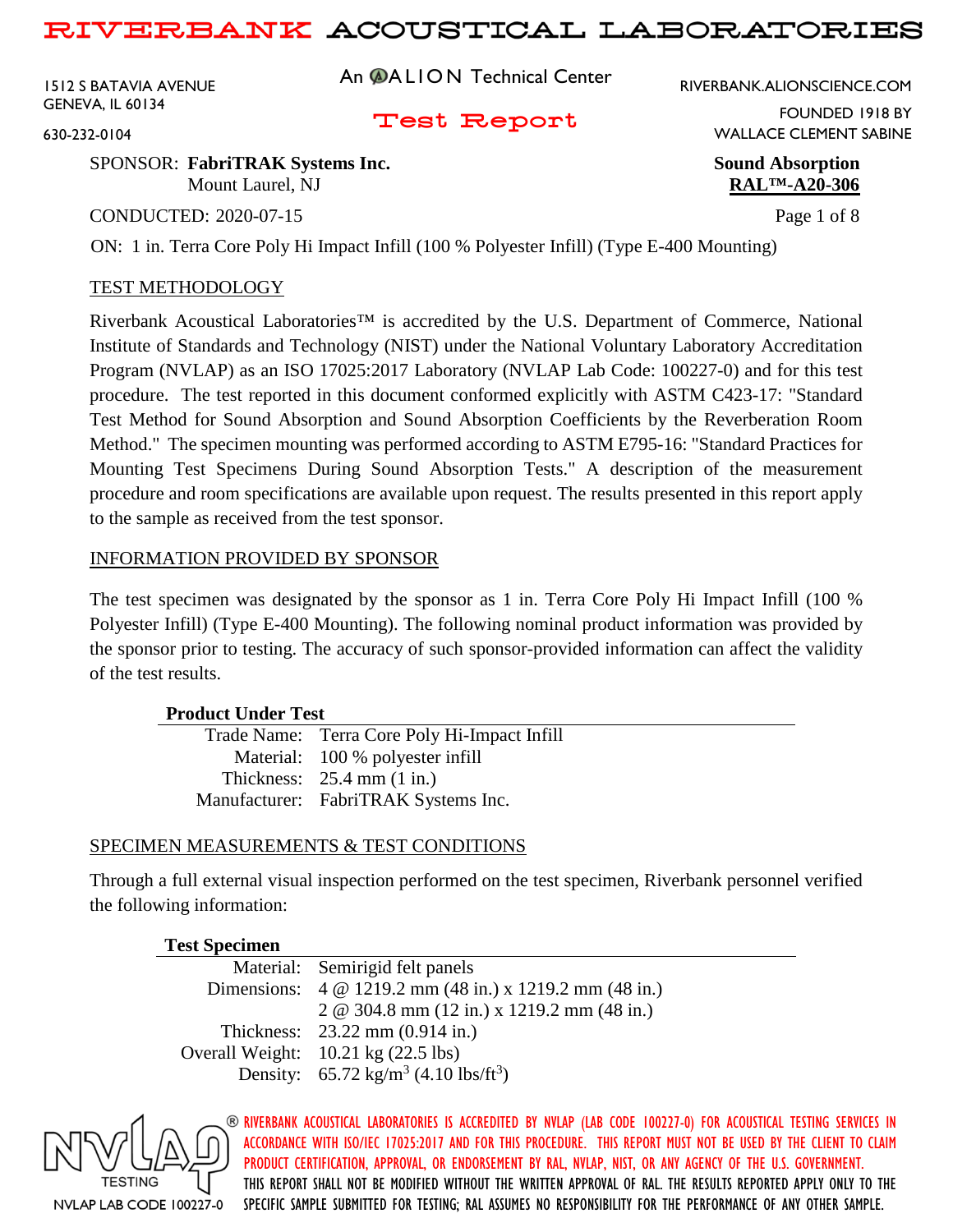1512 S BATAVIA AVENUE GENEVA, IL 60134 630-232-0104

An **@ALION** Technical Center

RIVERBANK.ALIONSCIENCE.COM

Test Report

FOUNDED 1918 BY WALLACE CLEMENT SABINE

**FabriTRAK Systems Inc. RAL™-A20-306** 2020-07-15 Page 2 of 8

#### **Overall Specimen Properties**

Size: 2.74 m (108.0 in) wide by 2.44 m (96.0 in) long Thickness: 0.02 m (0.914 in) Weight: 10.21 kg (22.5 lbs) Mass per Unit Area: 1.53 kg/m² (0.31 lbs/ft²) Calculation Area:  $6.689 \text{ m}^2 (72 \text{ ft}^2)$ 

#### **Test Environment**

| Room Volume: $291.98 \text{ m}^3$ |                                                                                                                      |
|-----------------------------------|----------------------------------------------------------------------------------------------------------------------|
|                                   | Temperature: $22.7 \text{ °C} \pm 0.3 \text{ °C}$ (Requirement: $\geq 10 \text{ °C}$ and $\leq 5 \text{ °C}$ change) |
|                                   | Relative Humidity: 58.7 % $\pm$ 0.2 % (Requirement: $\geq$ 40 % and $\leq$ 5 % change)                               |
|                                   | Barometric Pressure: 98.8 kPa (Requirement not defined)                                                              |

### MOUNTING METHOD

Type E-400 Mounting: The test specimen was mounted across a metal fixture which was open at its top and bottom and enclosed at its sides, creating an enclosed airspace between the test specimen and the horizontal test surface. The specimen was supported across the span of the fixture by an array of metal slats spaced approximately 304.8 mm (12 in.) on center. The numeral suffix in the designation is defined in ASTM E795-16 as the distance in millimeters from the exposed face of the test specimen to the test surface, rounded to the nearest integer multiple of 5. Perimeter edges were sealed with metal framing.

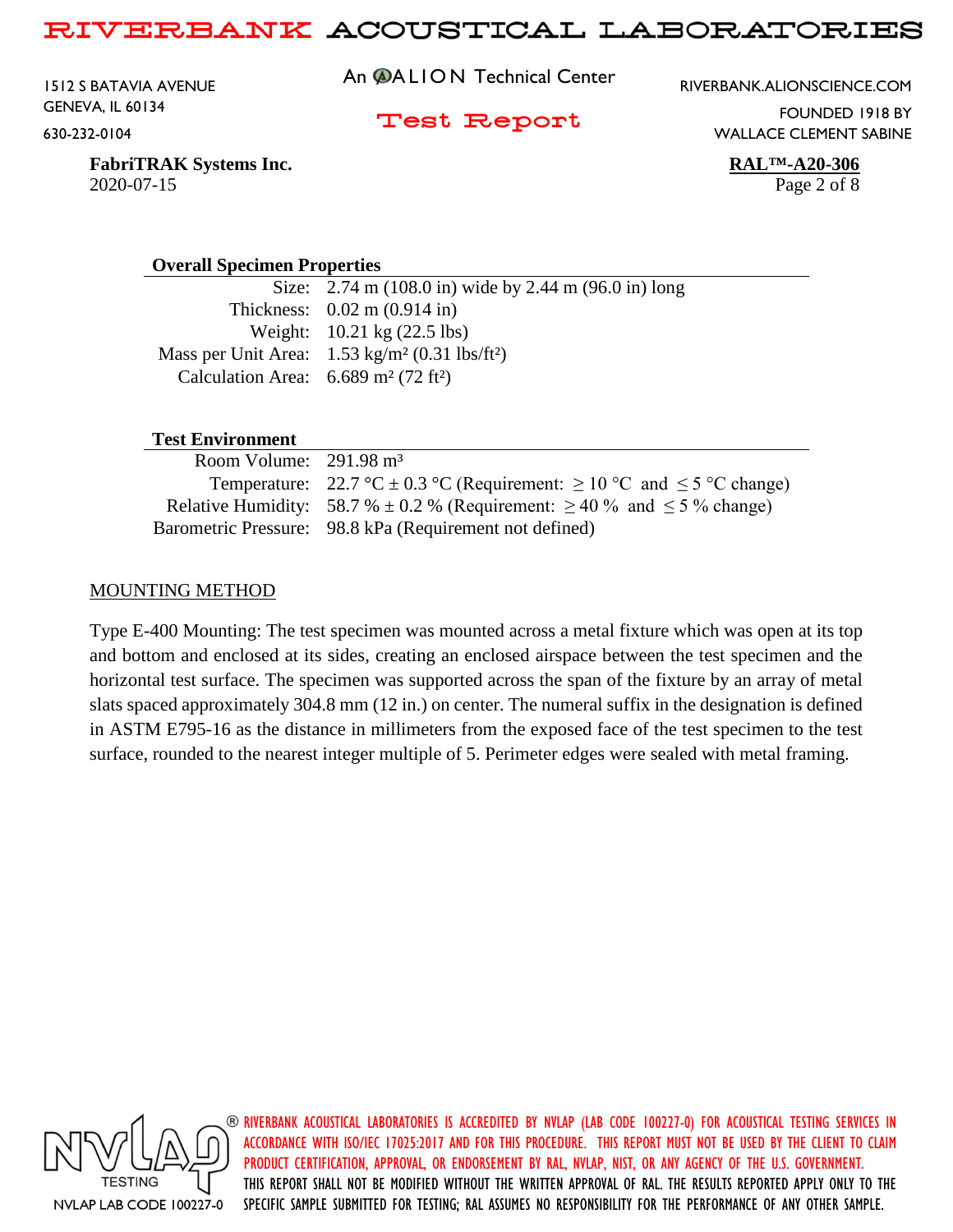1512 S BATAVIA AVENUE GENEVA, IL 60134 630-232-0104

An **@ALION** Technical Center

RIVERBANK.ALIONSCIENCE.COM

### Test Report

FOUNDED 1918 BY WALLACE CLEMENT SABINE

**FabriTRAK Systems Inc. RAL™-A20-306** 2020-07-15 Page 3 of 8



Figure 1 – Specimen mounted in test chamber



Figure 2 – Detail of specimen material

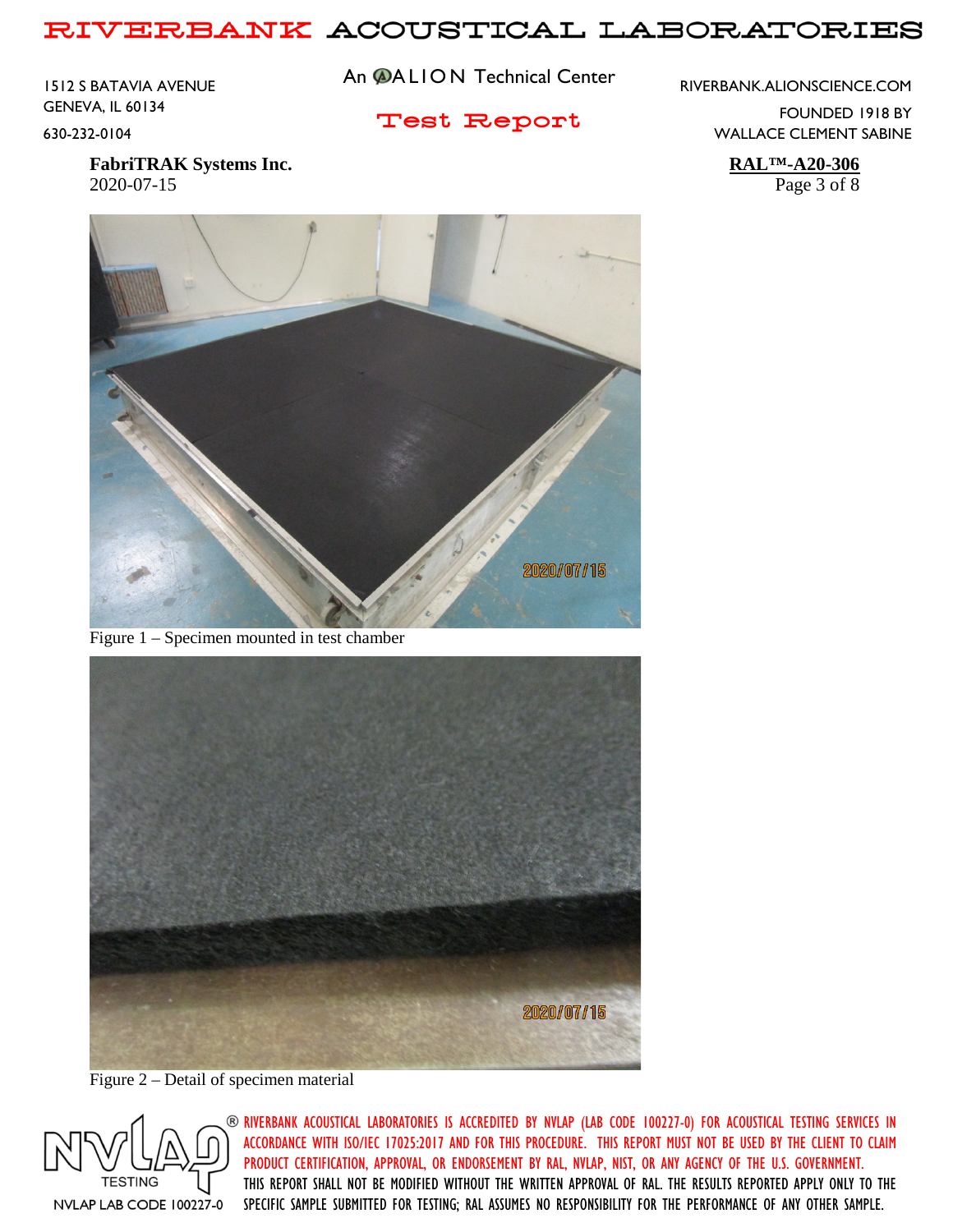1512 S BATAVIA AVENUE GENEVA, IL 60134 630-232-0104

An **@ALION** Technical Center

RIVERBANK.ALIONSCIENCE.COM

Test Report

FOUNDED 1918 BY WALLACE CLEMENT SABINE

**FabriTRAK Systems Inc. RAL™-A20-306** 2020-07-15 Page 4 of 8

#### TEST RESULTS

Specimen total absorption and absorption coefficient are tabulated at the eighteen standard frequencies. A graphic presentation of the data and additional information appear on the following pages.

| 1/3 Octave Center |                         |                         |             |
|-------------------|-------------------------|-------------------------|-------------|
| Frequency         | <b>Total Absorption</b> | <b>Total Absorption</b> | Absorption  |
| (Hz)              | (m <sup>2</sup> )       | (Sabins)                | Coefficient |
| 100               | 5.32                    | 57.31                   | 0.80        |
| $** 125$          | 5.48                    | 58.94                   | 0.82        |
| 160               | 5.02                    | 54.05                   | 0.75        |
| 200               | 6.14                    | 66.10                   | 0.92        |
| ** 250            | 5.87                    | 63.23                   | 0.88        |
| 315               | 5.27                    | 56.73                   | 0.79        |
| 400               | 4.86                    | 52.33                   | 0.73        |
| $** 500$          | 4.09                    | 43.97                   | 0.61        |
| 630               | 5.41                    | 58.19                   | 0.81        |
| 800               | 5.78                    | 62.25                   | 0.86        |
| ** 1000           | 5.64                    | 60.68                   | 0.84        |
| 1250              | 6.15                    | 66.15                   | 0.92        |
| 1600              | 6.22                    | 66.94                   | 0.93        |
| ** 2000           | 6.33                    | 68.11                   | 0.95        |
| 2500              | 6.39                    | 68.74                   | 0.95        |
| 3150              | 6.63                    | 71.36                   | 0.99        |
| ** 4000           | 6.84                    | 73.62                   | 1.02        |
| 5000              | 6.93                    | 74.58                   | 1.04        |
|                   |                         |                         |             |

**SAA = 0.85 NRC = 0.80**

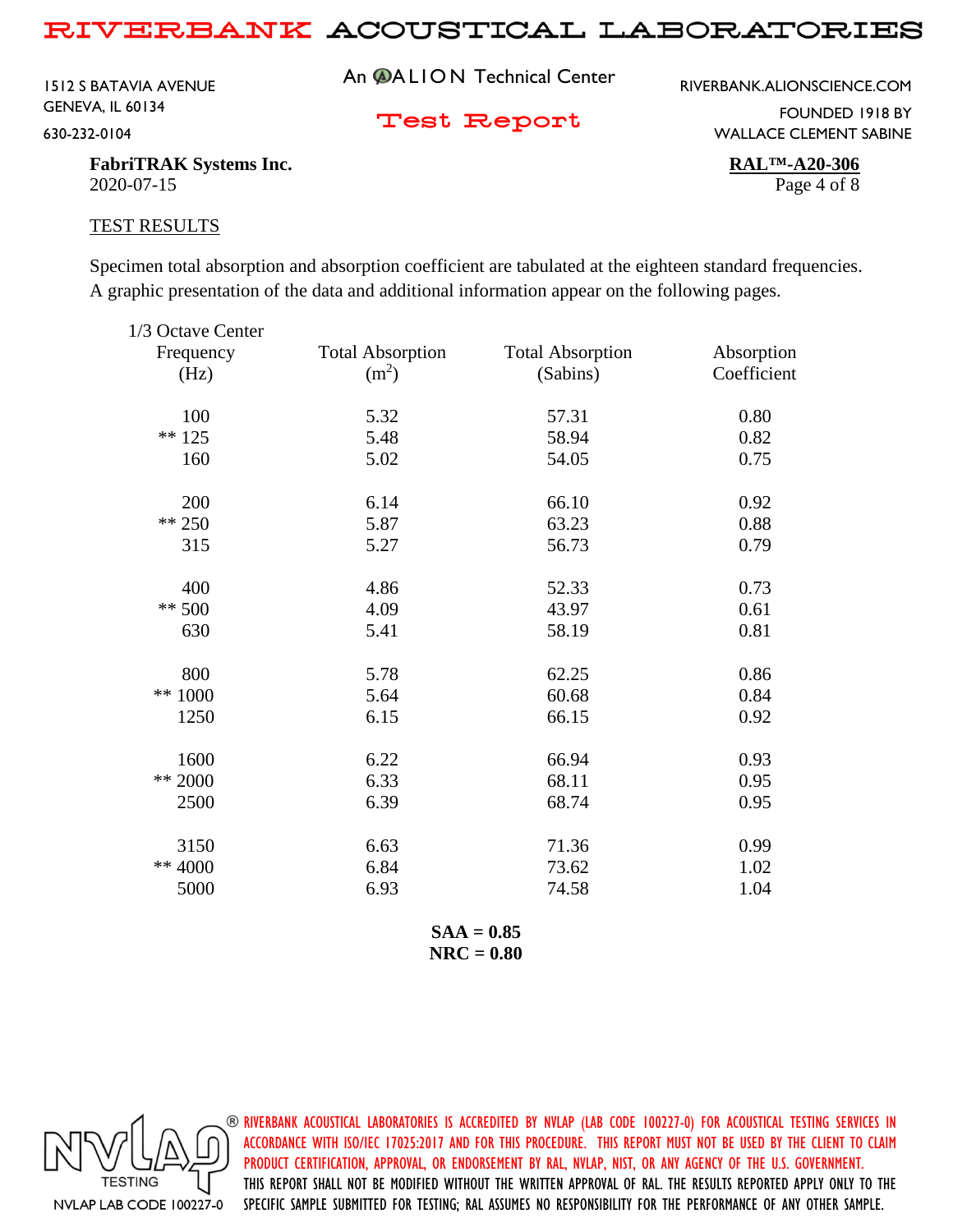1512 S BATAVIA AVENUE GENEVA, IL 60134 630-232-0104

An **@ALION** Technical Center

RIVERBANK.ALIONSCIENCE.COM

Test Report

FOUNDED 1918 BY WALLACE CLEMENT SABINE

**FabriTRAK Systems Inc. RAL™-A20-306** 2020-07-15 Page 5 of 8

### TEST RESULTS (continued)

The sound absorption average (SAA) is defined in ASTM C423-17 Section 3.1.1 as the arithmetic average of the sound absorption coefficients of a material for the twelve one-third octave bands from 200 Hz through 2500 Hz, inclusive, rounded to the nearest integer multiple of 0.01.

The noise reduction coefficient (NRC) is defined from previous versions of ASTM C423 as the arithmetic average of the sound absorption coefficients at 250 Hz, 500 Hz, 1000 Hz, and 2000 Hz, rounded to the nearest integer multiple of 0.05.

Tested by  $\ell$  are  $\ell$  and  $\ell$  . Report by Marc Sciaky  $\sqrt{M}$  Malcolm Kelly *Senior Experimentalist Acoustical Test Engineer* Approved b Eric P. Wolfram *Laboratory Manager* Digitally signed by Eric P Wolfram Location: Geneva, IL Date: 2020.07.29 11:26:58 -05'00'



 $\circledast$  riverbank acoustical laboratories is accredited by nylap (lab code 100227-0) for acoustical testing services in ACCORDANCE WITH ISO/IEC 17025:2017 AND FOR THIS PROCEDURE. THIS REPORT MUST NOT BE USED BY THE CLIENT TO CLAIM PRODUCT CERTIFICATION, APPROVAL, OR ENDORSEMENT BY RAL, NVLAP, NIST, OR ANY AGENCY OF THE U.S. GOVERNMENT. THIS REPORT SHALL NOT BE MODIFIED WITHOUT THE WRITTEN APPROVAL OF RAL. THE RESULTS REPORTED APPLY ONLY TO THE SPECIFIC SAMPLE SUBMITTED FOR TESTING; RAL ASSUMES NO RESPONSIBILITY FOR THE PERFORMANCE OF ANY OTHER SAMPLE.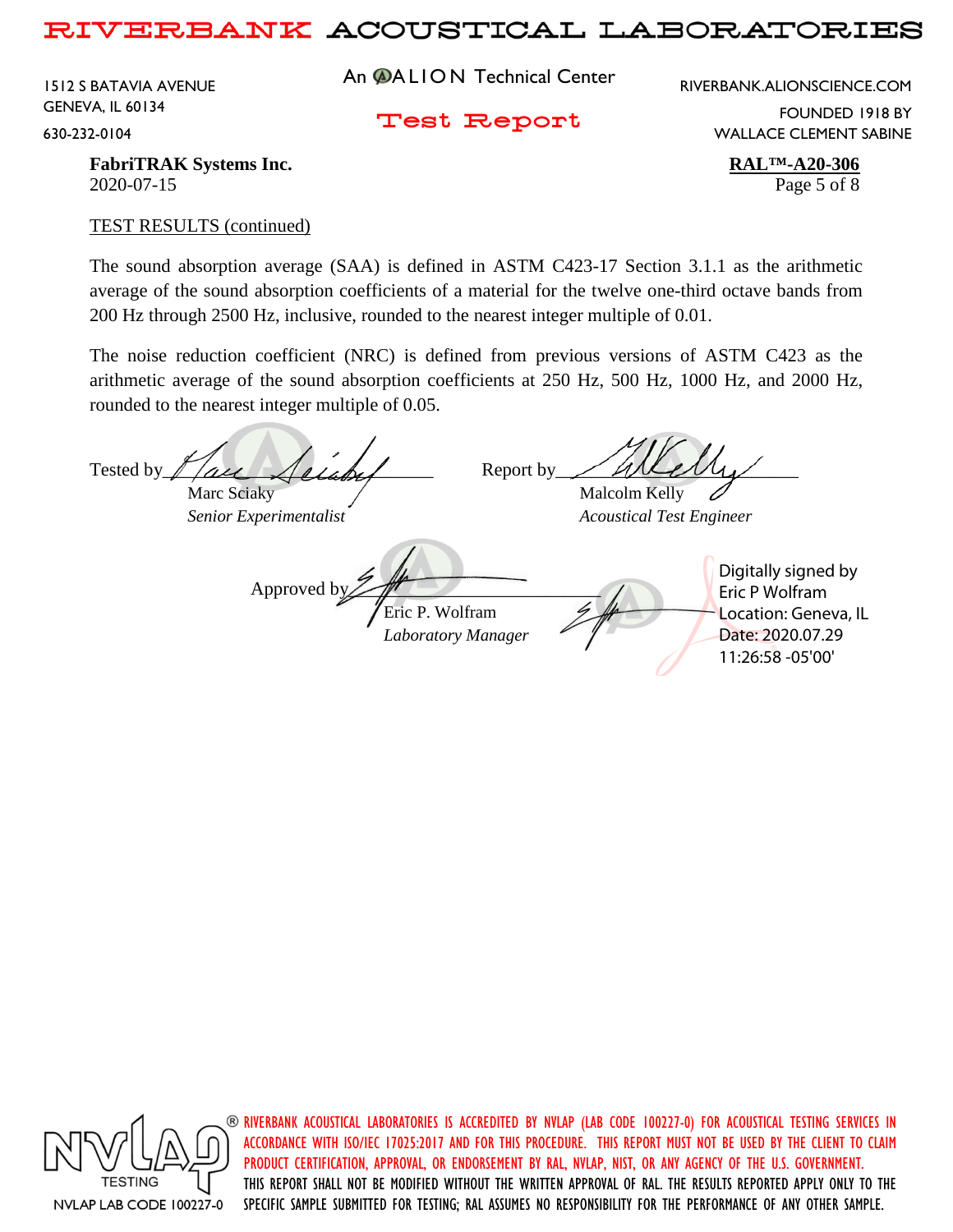1512 S BATAVIA AVENUE GENEVA, IL 60134 630-232-0104

An @ALION Technical Center

RIVERBANK.ALIONSCIENCE.COM

Test Report

FOUNDED 1918 BY WALLACE CLEMENT SABINE

**FabriTRAK Systems Inc. RAL™-A20-306** 2020-07-15 Page 6 of 8

# **SOUND ABSORPTION REPORT**

1 in. Terra Core Poly Hi Impact Infill (100 % Polyester Infill) (Type E-400 Mounting)



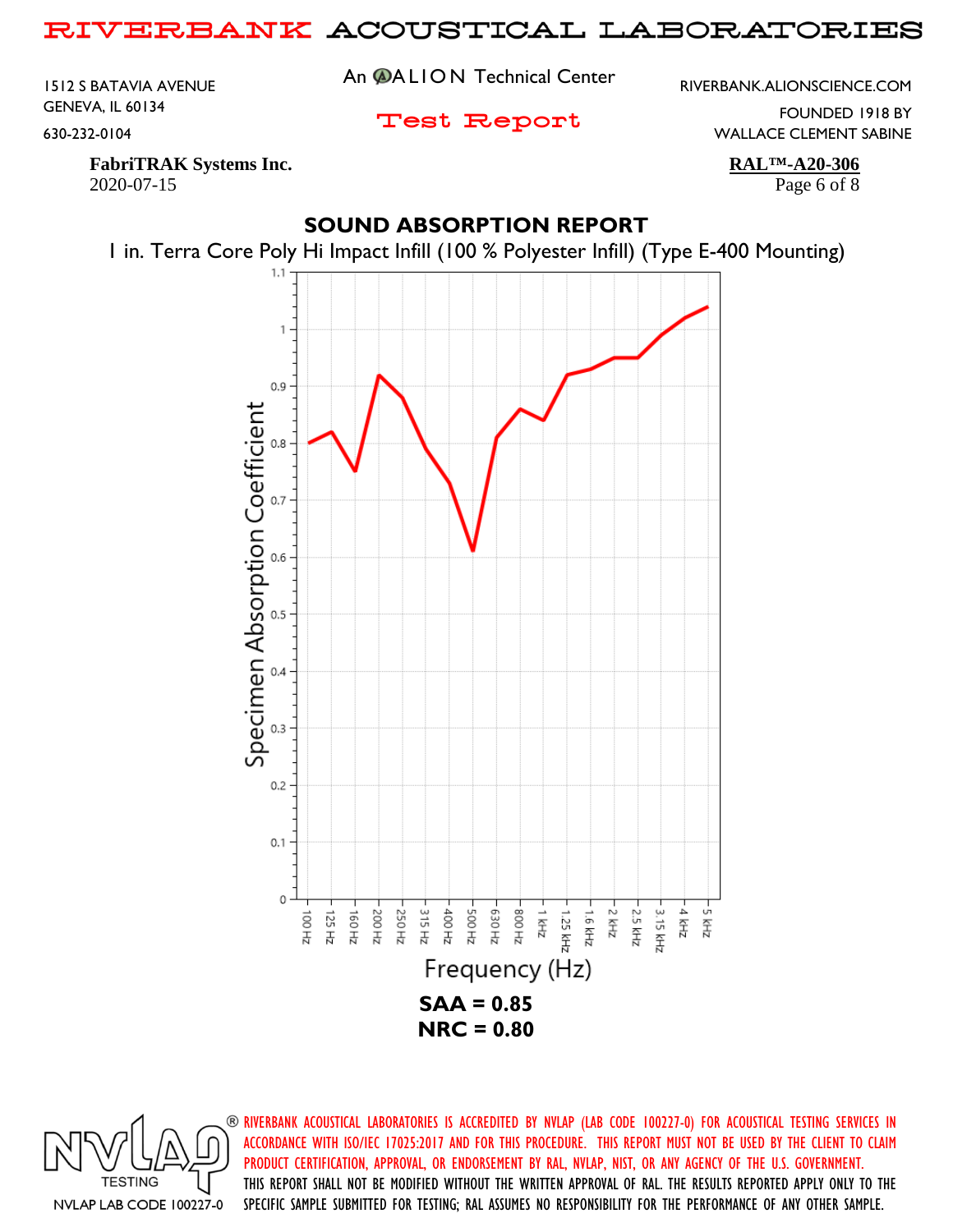1512 S BATAVIA AVENUE GENEVA, IL 60134 630-232-0104

An **@ALION** Technical Center

RIVERBANK.ALIONSCIENCE.COM

Test Report

FOUNDED 1918 BY WALLACE CLEMENT SABINE

**FabriTRAK Systems Inc. RAL™-A20-306** 2020-07-15 Page 7 of 8

### **APPENDIX A: Extended Frequency Range Data**

Specimen: 1 in. Terra Core Poly Hi Impact Infill (100 % Polyester Infill) (Type E-400 Mounting) (See Full Report)

*The following non-accredited data were obtained in accordance with ASTM C423-17, but extend beyond the defined frequency range of 100Hz to 5,000Hz. These unofficial results are representative of the RAL test environment only and intended for research & comparison purposes.* 

| 1/3 Octave Band         |                         |                    |
|-------------------------|-------------------------|--------------------|
| <b>Center Frequency</b> | <b>Total Absorption</b> | <b>Absorption</b>  |
| (Hz)                    | (Sabins)                | <b>Coefficient</b> |
|                         |                         |                    |
| 31.5                    | 17.49                   | 0.24               |
| 40                      | 10.96                   | 0.15               |
| 50                      | 12.80                   | 0.18               |
| 63                      | 29.17                   | 0.41               |
| 80                      | 25.72                   | 0.36               |
| 100                     | 57.31                   | 0.80               |
| 125                     | 58.94                   | 0.82               |
| 160                     | 54.05                   | 0.75               |
| 200                     | 66.10                   | 0.92               |
| 250                     | 63.23                   | 0.88               |
| 315                     | 56.73                   | 0.79               |
| 400                     | 52.33                   | 0.73               |
| 500                     | 43.97                   | 0.61               |
| 630                     | 58.19                   | 0.81               |
| 800                     | 62.25                   | 0.86               |
| 1000                    | 60.68                   | 0.84               |
| 1250                    | 66.15                   | 0.92               |
| 1600                    | 66.94                   | 0.93               |
| 2000                    | 68.11                   | 0.95               |
| 2500                    | 68.74                   | 0.95               |
| 3150                    | 71.36                   | 0.99               |
| 4000                    | 73.62                   | 1.02               |
| 5000                    | 74.58                   | 1.04               |
| 6300                    | 76.66                   | 1.06               |
| 8000                    | 77.67                   | 1.08               |
| 10000                   | 79.66                   | 1.11               |
| 12500                   | 84.51                   | 1.17               |